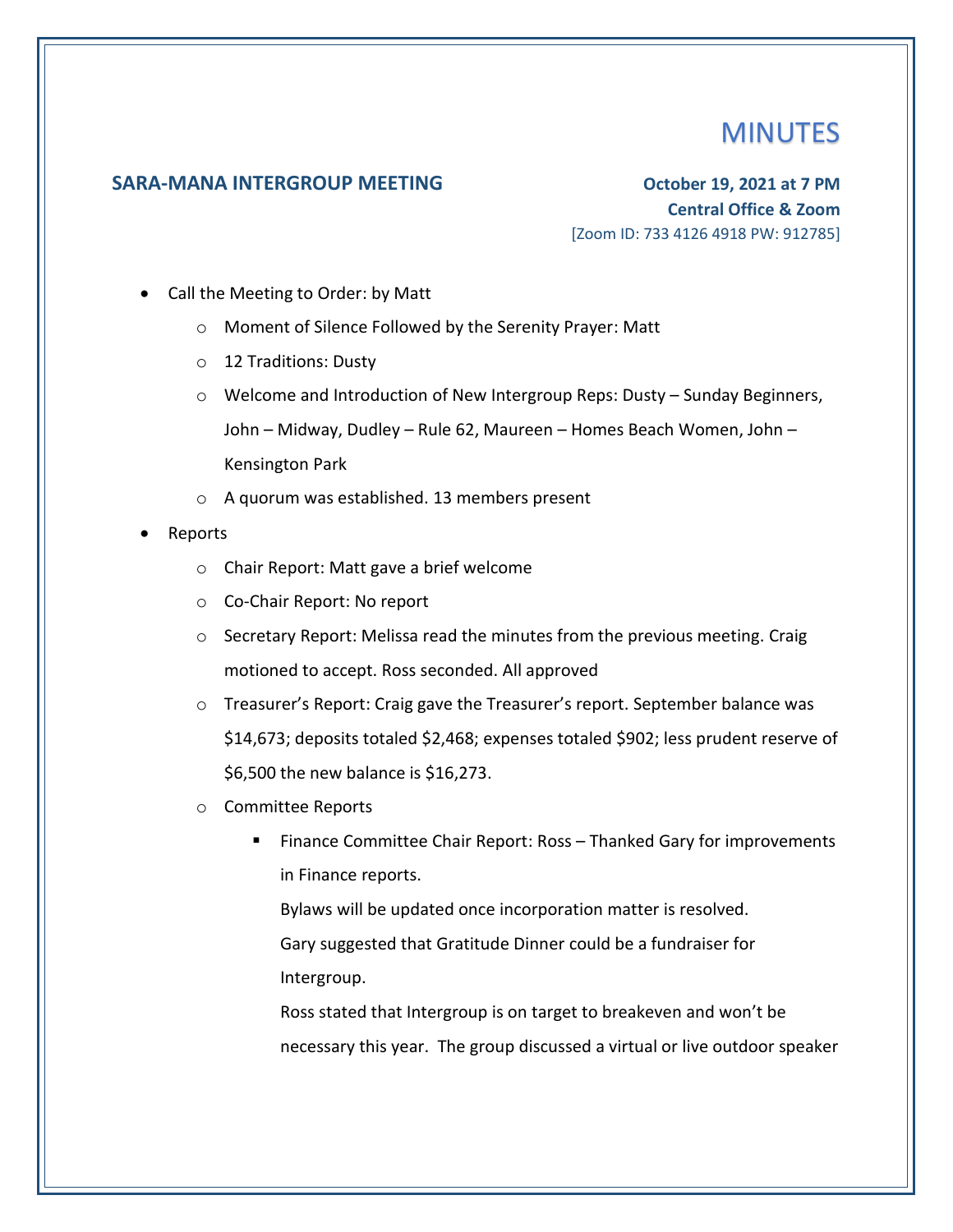event at a later date, since November is too close. A willing leader and committee would need to be formed.

## \*ADDENDUM TO INPERSON MEETING – Per Ross

As a corporation, we are required to name a person with a Florida address who would accept service of process. We had the Central Office employee agreeing to serve in that position but then he notified us that he no longer wished to perform that function. As a result of that, we hired a professional company, Sunshine Corporate Filings, LLC as our Registered Agent. That change has taken effect. The cost was \$35 to the state of Florida to change our registration and an annual fee of \$35 for the professional service. That's \$70 this year and \$35 per year thereafter. This action was taken after polling the members of the Finance Committee. Our vote was unanimous in favor, excepting one abstention.

- District Intergroup Liaison: No report. Matt questioned the need for this position in the future.
- Helpline: Greg (Central Office Rep, not Intergroup). Answering lots of calls with Ring Central. Still missing some calls, but picking of a majority. A training session was held for dozens of volunteers. As we get better at the new system, more volunteers will be needed. Time slots available 7 AM to 12 PM; 12 PM – 4 PM; 4 PM – 7 PM, and overnight. Anyone interested in volunteering call Chris at Central Office. It will be advertised in the next newletter. App has a training tutorial. There will be Zoom – recorded trainings for future. There are no sobriety requirements. Gary asked if groups could volunteer for Helpline on a monthly rotation. Greg said that has been done in the past and could be reinstated in the future.

Veronica suggested texting Meeting Guide App to callers and everyone ask for volunteers at meetings.

■ Where & When: Samantha – Website and Meeting Guide App are updated. Latest printed Where & When is pink, and as up-to-date as possible. Meetings are fluctuation from in person to Zoom and the App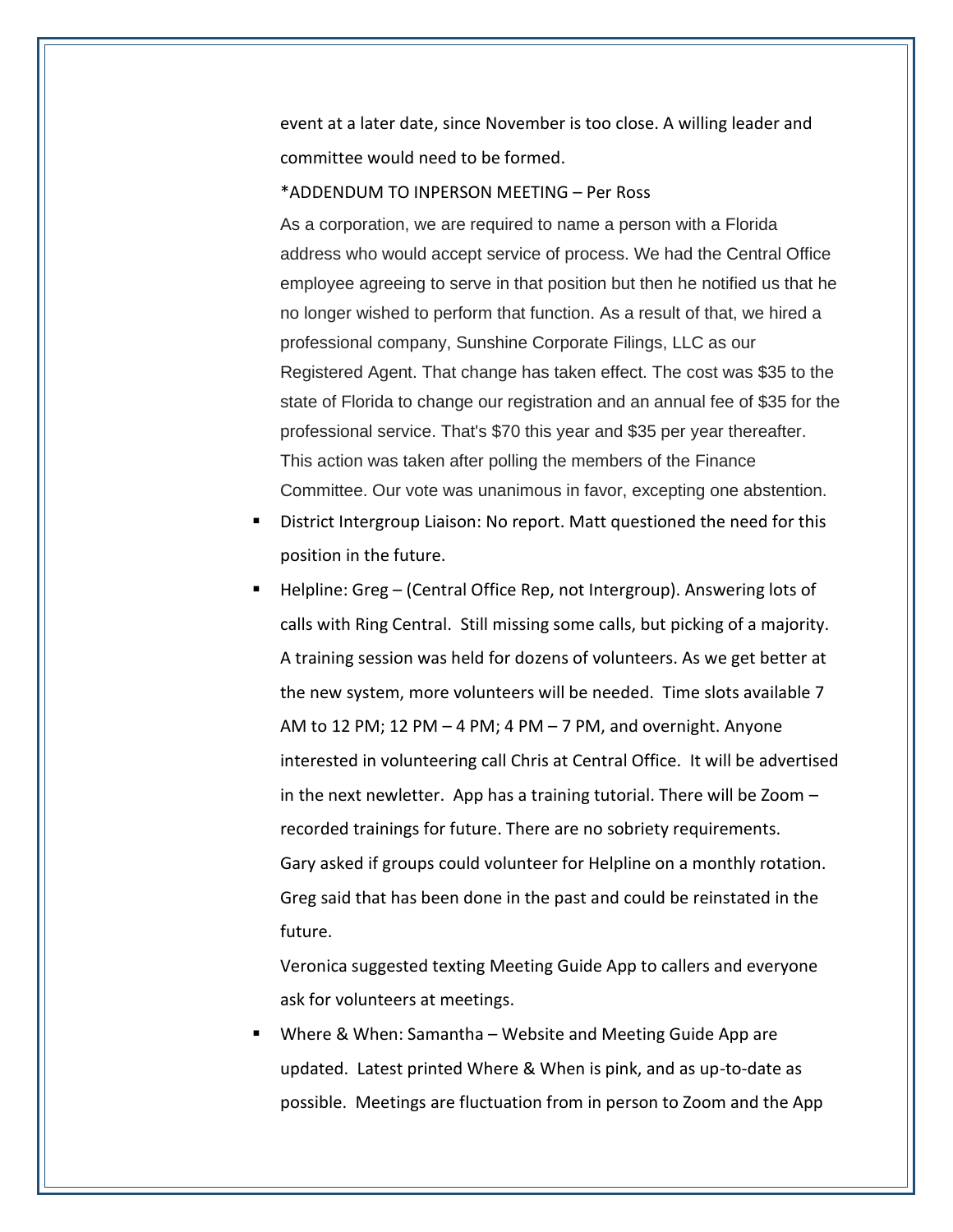and website are kept up-to-date. There was a continued discussion about formatting to highlight what Central Office and Helpline are best used for and QR Codes.

- Newsletter: Ross (for Christine) October newsletter, although late, is printed and ready for distribution to groups.
- $\circ$  Central Office Report: Greg There is one spot open for GSR/Intergroup Liaison alternate. The meetings are once a month. Central Office is working on budget. During COVID, Central Office fixed up the new location and has remained busy and running well.
- $\circ$  General Service District 4 Report: Alan New Years Eve event will take place at church on 12th and Beneva. There will be dinner, dessert, music, raffle, and special speaker. Volunteers are needed.

H&I needs Mother & Infant sponsors. Anyone interested can reach out to H&I Committee

Sherriff's training has been going great. Grateful for lots of volunteers helping to train 170 police officers.

Next assembly is scheduled for January 14 to 16<sup>th</sup> at the Hyatt.

Grapevine has a new podcast. New 30-minute episodes are available every Monday morning. Go to AAGrapevine.org/podcasts.

Accessibilities Chair position will be open at the end of the year.

Next meeting is October 16, 2021.

- o Current Practices: No Report
- Old Business: Dudley asked what the status was for 501C4 and IRS penalty. Matt shared that Intergroup is currently a 501C4. A UNA would allow Intergroup to change to 501C3 and submit postcard filings. At the time (during COVID), and with professional guidance, 501C4 appeared the best option.

Ross shared that he has not heard from IRS after submitting an appeal form. There has been no response from IRS since. He spoke with an accountant to help try contacting IRS